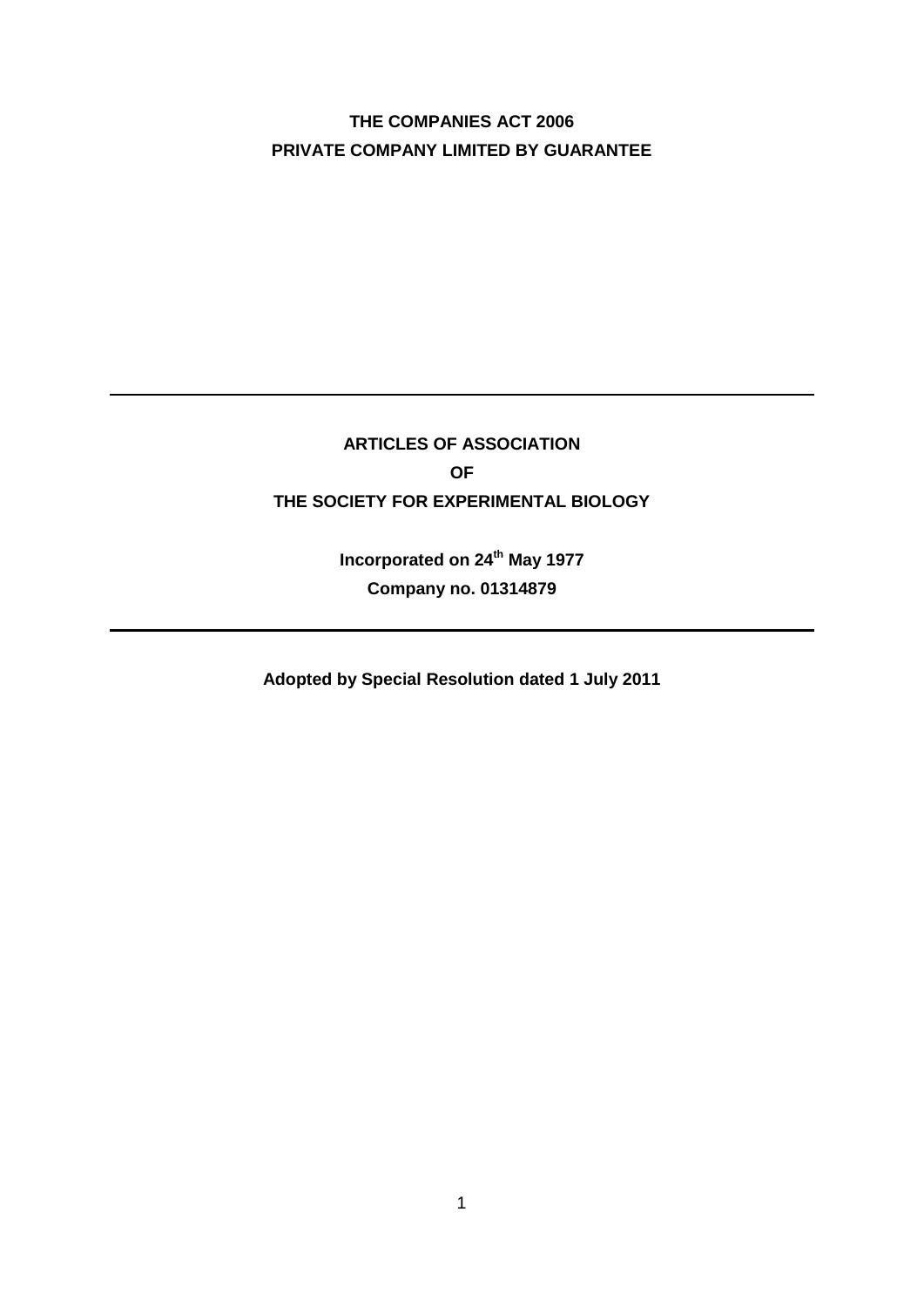# **THE COMPANIES ACT 2006 COMPANY LIMITED BY GUARANTEE ARTICLES OF ASSOCIATION**

#### **of**

## **THE SOCIETY FOR EXPERIMENTAL BIOLOGY**

#### **NAME**

**1** The Society's name is **The Society for Experimental Biology**.

## **INTERPRETATION**

**2** In these Articles, the following words shall have the following meanings, unless the context otherwise requires:

| <b>Words</b>               | <b>Meanings</b>                                                                                                                                                                                                                                                                                                                                                                                                                                  |
|----------------------------|--------------------------------------------------------------------------------------------------------------------------------------------------------------------------------------------------------------------------------------------------------------------------------------------------------------------------------------------------------------------------------------------------------------------------------------------------|
| <b>Address</b>             | a postal address or, for the purposes of communication<br>in electronic form, a fax number or an e-mail (but<br>excluding a telephone number for receiving text<br>messages) in each case registered with the Society;                                                                                                                                                                                                                           |
| <b>Annual Main Meeting</b> | means the Annual Main Meeting of the Society held<br>each calendar year;                                                                                                                                                                                                                                                                                                                                                                         |
| the Articles               | the Articles of Association of the Society, as amended<br>from time to time:                                                                                                                                                                                                                                                                                                                                                                     |
| <b>Charity Commission</b>  | the Charity Commission for England and Wales;                                                                                                                                                                                                                                                                                                                                                                                                    |
| clear day                  | in relation to a period of notice means that period<br>excluding the day when the notice is given or is<br>deemed to be given and the day for which it is given or<br>on which it is to take effect:                                                                                                                                                                                                                                             |
| <b>Companies Acts</b>      | the Companies Acts (as defined in section 2 of the<br>Companies Act 2006) insofar as they apply to the<br>Society;                                                                                                                                                                                                                                                                                                                               |
| <b>Connected Person</b>    | any spouse, civil partner, partner, parent, child, brother,<br>sister, grandparent or grandchild of a Member of<br>Council, any firm or body corporate (including a limited<br>liability partnership) of which a Member of Council is a<br>partner, member or employee and any company of<br>which a Member of Council is a director, employee or<br>shareholder having a beneficial interest in more than<br>one per cent of the share capital; |
| <b>Co-opted Members of</b> | those Members of Council co-opted by the                                                                                                                                                                                                                                                                                                                                                                                                         |
| <b>Council</b>             | the Council in accordance with Article 67;                                                                                                                                                                                                                                                                                                                                                                                                       |
| the Council                | the directors and charity trustees of the Society (as<br>defined in section 97 of the Charities Act 1993);                                                                                                                                                                                                                                                                                                                                       |
| document                   | includes, unless otherwise specified, any document<br>sent or supplied in electronic form;                                                                                                                                                                                                                                                                                                                                                       |
| electronic form            | as defined in section 1168 of the Companies Act 2006;                                                                                                                                                                                                                                                                                                                                                                                            |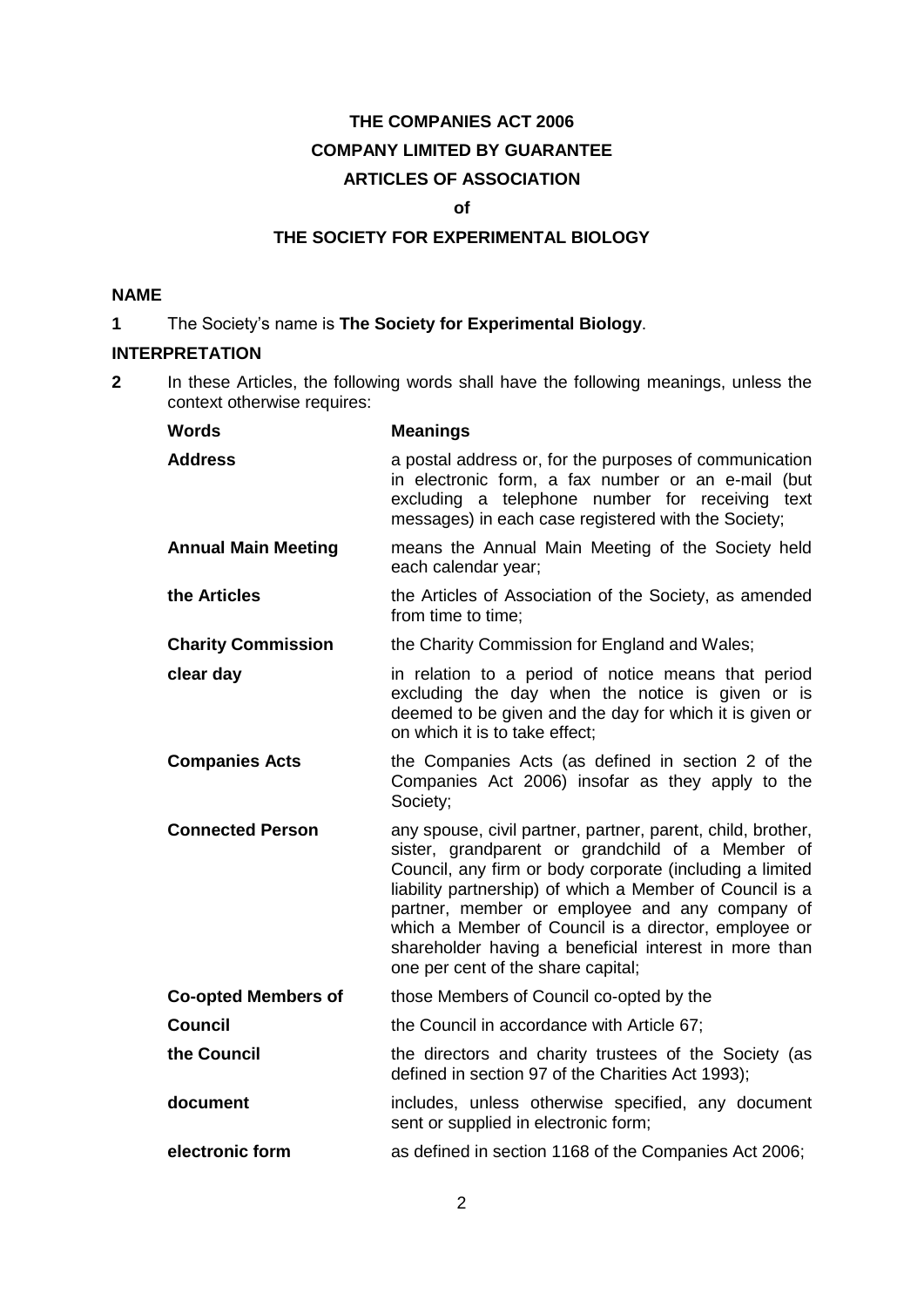| <b>Financial Expert</b>  | an individual, company or firm who is authorised to give<br>investment advice under the Financial Services and<br>Markets Act 2000:                                                                     |
|--------------------------|---------------------------------------------------------------------------------------------------------------------------------------------------------------------------------------------------------|
| <b>Financial Year</b>    | the Society's financial year;                                                                                                                                                                           |
| <b>General Meeting</b>   | a general meeting of the Society held in accordance<br>with the Companies Acts;                                                                                                                         |
| <b>Honorary Officers</b> | those Members appointed pursuant to Article 61;                                                                                                                                                         |
| a Member of Council      | a director and charity trustee of the Society;                                                                                                                                                          |
| <b>Members</b>           | the members of the Society for the purposes of the<br>Companies Acts;                                                                                                                                   |
| the Memorandum           | the Memorandum of Association of the Society;                                                                                                                                                           |
| Month                    | calendar month;                                                                                                                                                                                         |
| Objects                  | the objects of the Society as defined in Article 5;                                                                                                                                                     |
| the Office               | the registered office of the Society;                                                                                                                                                                   |
| <b>President</b>         | the president of the Society appointed in accordance<br>with the Articles;                                                                                                                              |
| the Register             | the register of Members of the Society kept pursuant to<br>the Companies Acts;                                                                                                                          |
| <b>Regulations</b>       | the regulations of the Society made by the Council<br>pursuant to Article 87;                                                                                                                           |
| <b>Services</b>          | (in the context of remuneration for services as<br>stipulated in Article 14) includes goods that are<br>supplied in connection with the provision of those<br>services;                                 |
| the Society              | the company regulated by the Articles;                                                                                                                                                                  |
| <b>United Kingdom</b>    | Great Britain and Northern Ireland;                                                                                                                                                                     |
| <b>Vice-President</b>    | vice-president of the<br>Society<br>the<br>appointed<br>in.<br>accordance with the Articles;                                                                                                            |
| in writing or written    | the representation or reproduction of words, symbols or<br>other information in a visible form by any method or<br>combination of methods, whether sent or supplied in<br>electronic form or otherwise; |
| Year                     | calendar year.                                                                                                                                                                                          |

- 2.1 Unless specifically stated otherwise:
	- 2.1.1 Other words or expressions bear the same meaning as in the Companies Acts as in force on the date when the Articles become binding on the Society.
	- 2.1.2 Words denoting the singular include the plural and vice versa.
	- 2.1.3 Words denoting any one gender include all genders.
	- 2.1.4 Each reference to "person" includes a reference to a body corporate, unincorporated association, government, local authority, state, partnership, scheme, fund or trust (in each case, whether or not having separate legal personality).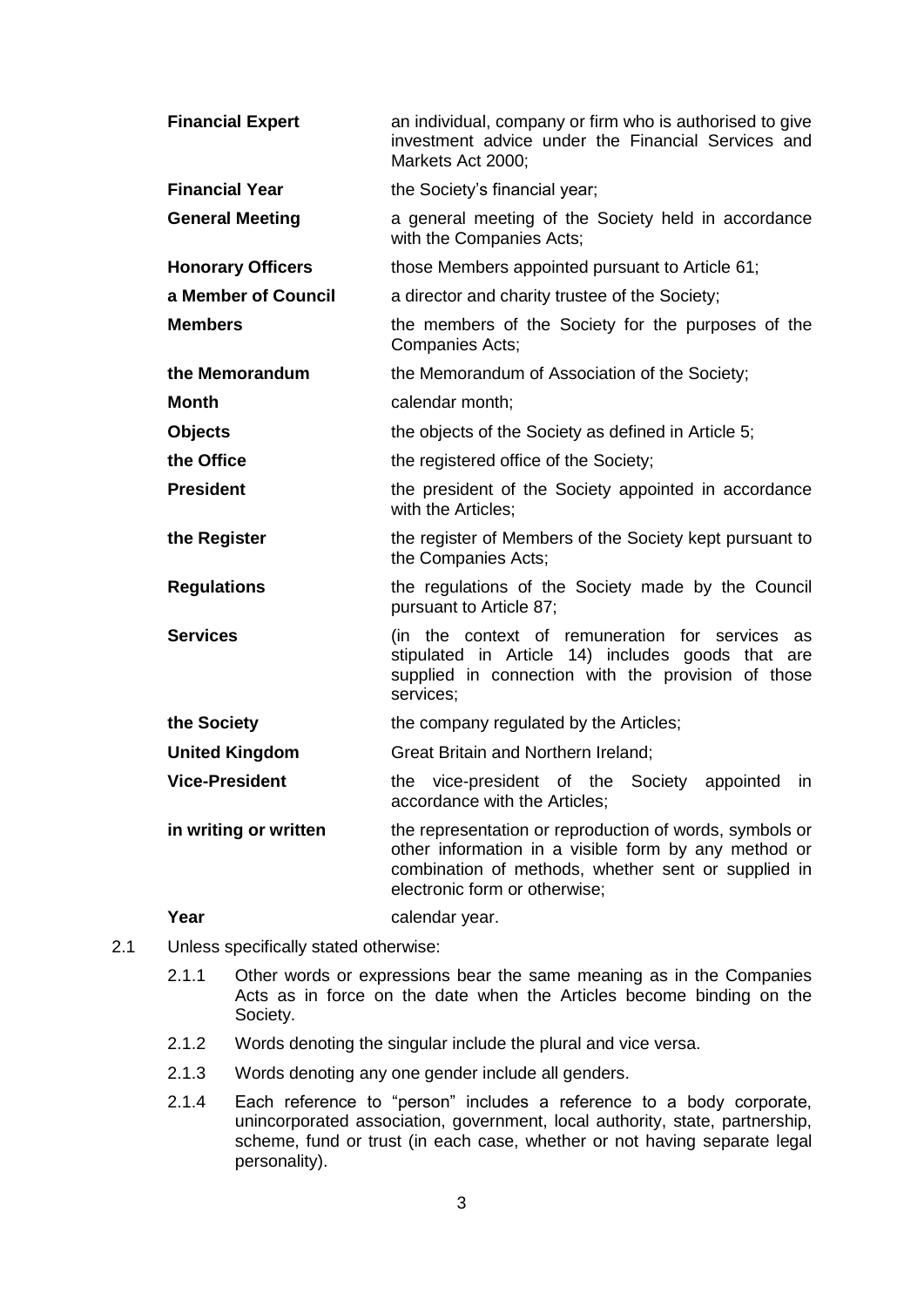- 2.1.5 All references to legislative provisions are to the legislation concerned as amended, repealed, re-enacted or replaced and in force from time to time.
- 2.2 The relevant model articles for a company limited by guarantee are expressly excluded.

## **LIABILITY OF MEMBERS**

- **3** The liability of the Members is limited.
- **4** Every Member undertakes to contribute such amount as may be required (not exceeding one pound) to the assets of the Society in the event of its being wound up while he is a Member, or within one year after he ceases to be a Member, for payment of the debts and liabilities of the Society contracted before he ceases to be a Member and of the costs, charges and expenses of winding-up and for the adjustment of the rights of the contributories among themselves.

### **OBJECTS**

<span id="page-3-0"></span>**5** The Society's objects are specifically restricted to promote the art and science of experimental biology in all its branches.

### **POWERS**

- **6** The Society has power to do anything which is calculated to further its Objects or is conducive or incidental to doing so and, without prejudice to the foregoing:
- 6.1 To advance and support research in or connected with experimental biology;
- 6.2 To afford opportunities for the interchange of opinions and for the discussion of matters relating to research connected with experimental biology and to the teaching of experimental biology;
- 6.3 To hold, promote or support conferences, seminars, meetings, symposia, demonstrations and lectures of matters relating to the purposes of the Society;
- 6.4 To arrange for the publication, and dissemination of, the records and reports of the proceedings of the Society, or associated activities, in the form of books, pamphlets, and bulletins, or any other form of record which would promote the purposes or interests of the Society;
- 6.5 To raise funds provided that, in doing so, the Society must not undertake any trading activity in respect of which some or all of the profits are liable to tax;
- 6.6 To buy, take on lease or in exchange, hire or otherwise acquire any property and to maintain and equip it for use;
- 6.7 To sell, lease or otherwise dispose of all or any part of the property belonging to the Society. In exercising this power, the Society must comply as appropriate with sections 36 and 37 of the Charities Act 1993, as amended by the Charities Act 2006;
- 6.8 To borrow money and to charge the whole or any part of the property belonging to the Society as security for repayment of the money borrowed or as security for a grant or the discharge of an obligation. The Society must comply as appropriate with sections 38 and 39 of the Charities Act 1993, as amended by the Charities Act 2006, if it wishes to mortgage land;
- 6.9 To co-operate with other bodies and to exchange information and advice with them;
- 6.10 To establish or support any body formed for any of the charitable purposes included in the Objects;
- 6.11 To acquire or merge with any other Society;
- 6.12 To enter into any partnership or joint venture arrangement with any body;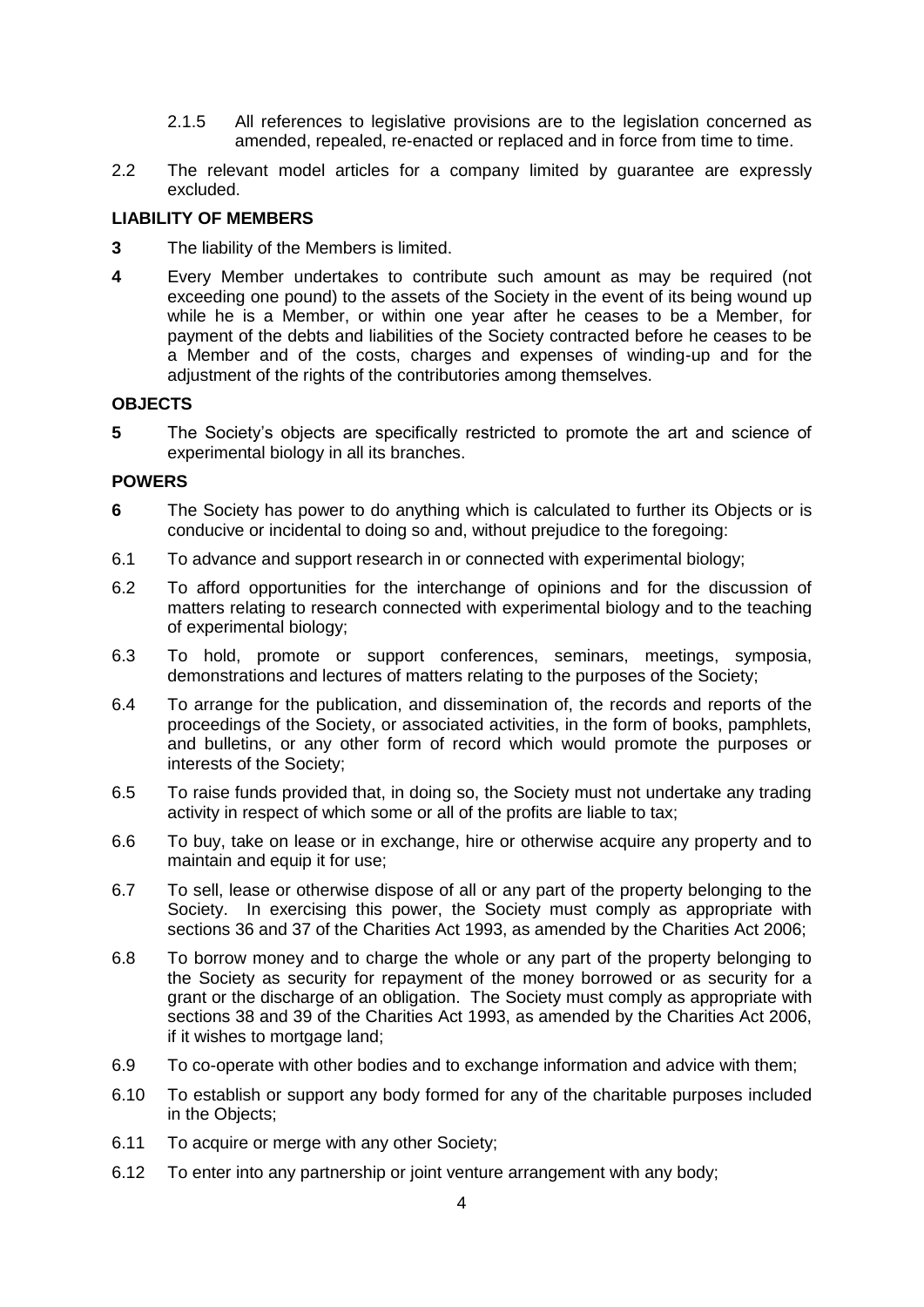- 6.13 To set aside income as a reserve against future expenditure but only in accordance with a written policy about reserves;
- 6.14 To employ and remunerate such staff or to engage such unpaid agents as are necessary for carrying out the work of the Society. The Society may employ or remunerate a Member of Council only to the extent it is permitted to do so by Articles [7](#page-4-0) to [19](#page-5-1) and provided it complies with the conditions in those Articles;
- 6.15 To:
	- 6.15.1 deposit or invest funds;
	- 6.15.2 engage a Financial Expert as a professional fund manager and to delegate the management of investments to such a manager; and
	- 6.15.3 arrange for the investments or other property of the Society to be held in the name of a nominee;
- 6.16 To provide indemnity insurance for the Member of Councils in accordance with, and subject to the conditions in, section 73F of the Charities Act 1993;
- 6.17 To enter into contracts to provide services; and
- 6.18 To establish or acquire subsidiary companies.

#### **APPLICATION OF INCOME AND PROPERTY**

- <span id="page-4-0"></span>**7** The income and property of the Society shall be applied solely towards the promotion of the Objects.
- **8** A Member of Council is entitled to be reimbursed from the property of the Society or may pay out of such property reasonable expenses properly incurred by him when acting on behalf of the Society.
- **9** A Member of Council may benefit from trustee indemnity insurance cover purchased at the Society's expense in accordance with, and subject to the conditions in, section 73F of the Charities Act 1993.
- **10** A Member of Council may receive an indemnity from the Society in the circumstances specified in Article [98.](#page-14-0)
- **11** None of the income or property of the Society may be paid or transferred directly or indirectly by way of a dividend bonus or otherwise by way of profit to any Member. This does not prevent a Member who is not also a Member of Council receiving:
- 11.1 A benefit from the Society in the capacity of a beneficiary of the Society; or
- 11.2 Reasonable and proper remuneration for any goods or services supplied to the Society.

#### **COUNCIL'S BENEFITS**

- <span id="page-4-1"></span>**12** No Member of Council or Connected Person may:
- 12.1 buy any goods or services from the Society on terms preferential to those applicable to members of the public;
- 12.2 sell goods, services, or any interest in land to the Society;
- 12.3 be employed by, or receive any remuneration from, the Society;
- 12.4 receive any other financial benefit from the Society, unless:
	- 12.4.1 the payment is permitted by Articles [13](#page-5-2) to [18;](#page-5-3) or
	- 12.4.2 the Council obtains the prior written approval of the Charity Commission and fully complies with any procedures it prescribes.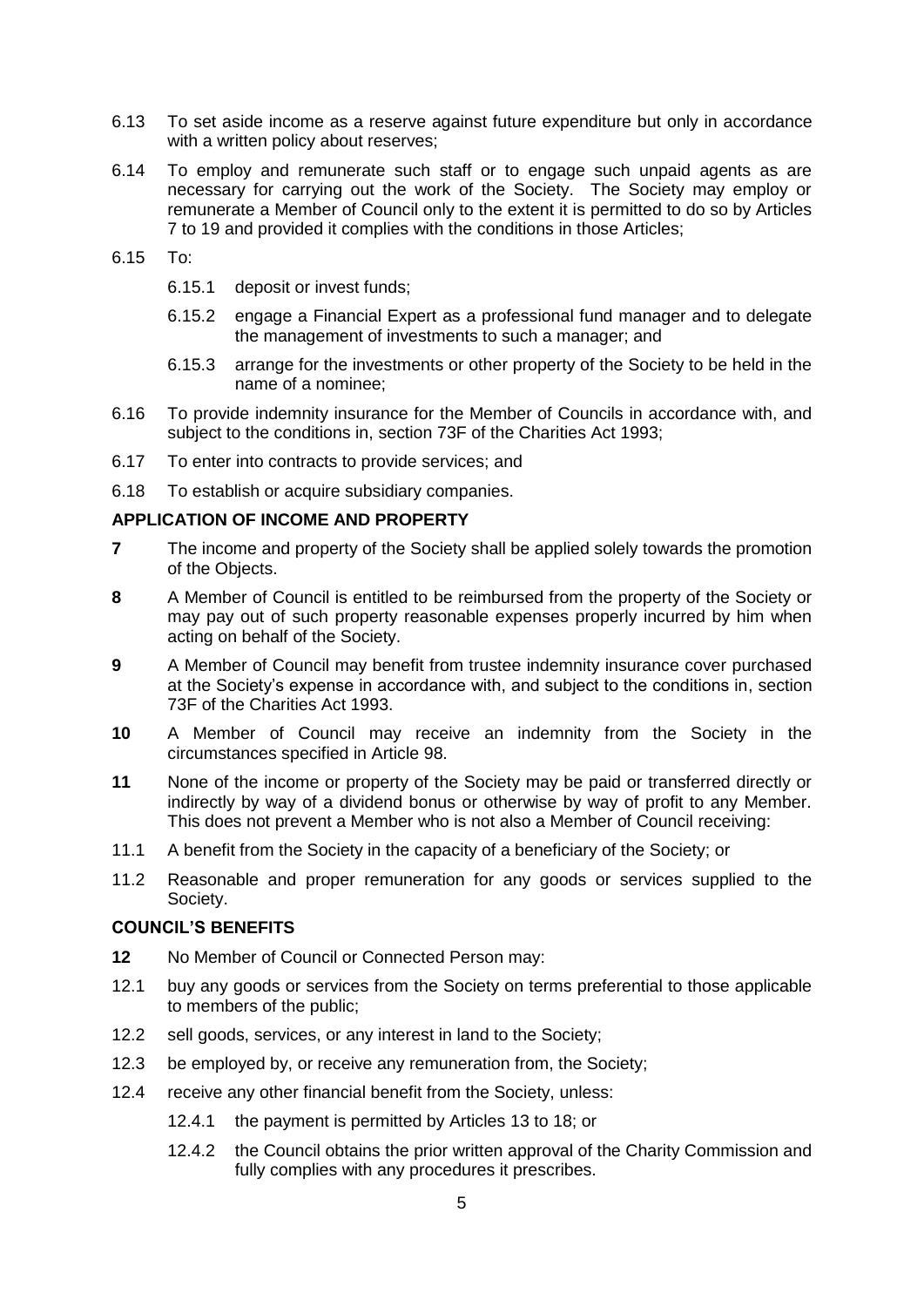- <span id="page-5-2"></span>**13** A Member of Council or Connected Person may receive a benefit from the Society in the capacity of a beneficiary of the Society.
- <span id="page-5-0"></span>**14** A Member of Council or Connected Person may enter into a contract for the supply of services, or of goods that are supplied in connection with the provision of services, to the Society where that is permitted in accordance with, and subject to the conditions in, section 73A to 73C of the Charities Act 1993.
- <span id="page-5-4"></span>**15** Subject to Article [19,](#page-5-1) a Member of Council or Connected Person may provide the Society with goods that are not supplied in connection with the services provided to the Society by the Member of Council or Connected Person.
- **16** A Member of Council or Connected Person may receive interest on money lent to the Society at a reasonable rate.
- **17** A Member of Council or Connected Person may receive rent for premises let by the Member of Council or Connected Person to the Society if the amount of the rent and the other terms of the lease are reasonable and provided that the Member of Council concerned shall withdraw from any meeting at which such a proposal or the rent or other terms of the lease are under discussion.
- <span id="page-5-3"></span>**18** A Member of Council or Connected Person may take part in the normal trading and fundraising activities of the Society on the same terms as members of the public.
- <span id="page-5-1"></span>**19** The Society and its Council may only rely on the authority provided by Article [15](#page-5-4) if each of the following conditions is satisfied.
- 19.1 The amount or maximum amount of the payment for the goods is set out in an agreement in writing between:
	- 19.1.1 the Society; and
	- 19.1.2 the Member of Council or Connected Person supplying the goods ("**the supplier**") under which the supplier is to supply the goods in question to or on behalf of the Society.
- 19.2 The amount or maximum amount of the payment for the goods does not exceed what is reasonable in the circumstances for the supply of the goods in question.
- 19.3 The other Members of Council are satisfied that it is in the best interests of the Society to contract with the supplier rather than with someone who is not a Member of Council or Connected Person. In reaching that decision, the Council must balance the advantage of contracting with the Member of Council or Connected Person against the disadvantages of not doing so.
- 19.4 The supplier is absent from the part of any meeting at which there is discussion of the proposal to enter into a contract or arrangement with him or her or it with regard to the supply of goods to the Society.
- 19.5 The supplier does not vote on any such matter and is not to be counted when calculating whether a quorum of Council is present at the meeting.
- 19.6 The reason for their decision is recorded by the Council in the minute book.
- 19.7 A majority of the Council then in office are not in receipt of remuneration or payments authorised by Article [12.](#page-4-1)

#### **MEMBERS**

- **20** The Members shall consist of such classes of Members with different rights and obligations as the Council shall from time to time determine.
- **21** Subject to the provisions of the Articles, the Council shall by Regulations prescribe the eligibility criteria and the conditions for acceptance for each class of Members.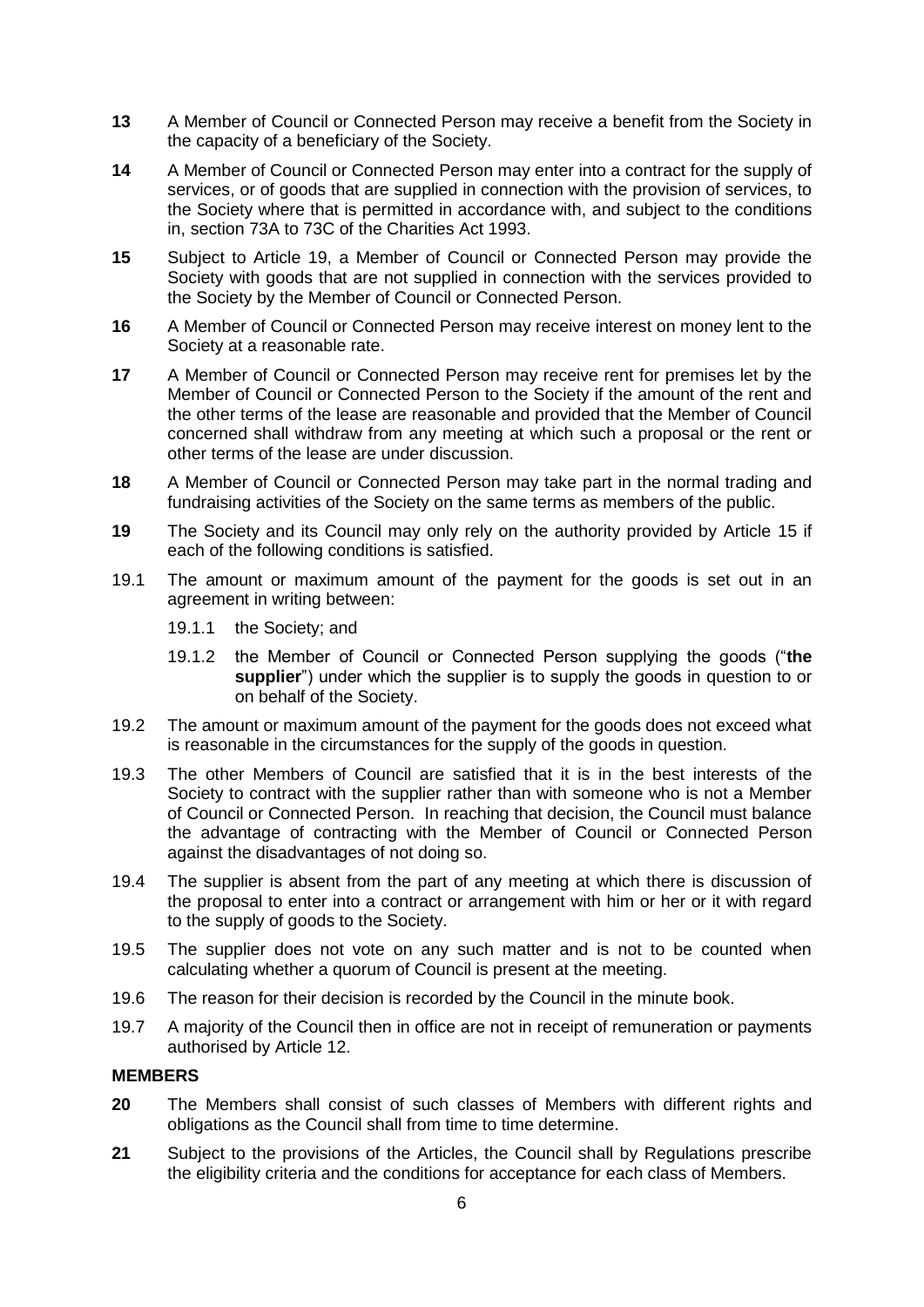- **22** Membership is not transferable.
- **23** The Council must keep a Register in accordance with the Companies Acts.

## **FEES AND SUBSCRIPTIONS**

**24** The fees and subscriptions for the different categories of Members shall be such sums (if any) as shall be set by the Council in Regulations.

#### **TERMINATION OF MEMBERSHIP**

- **25** Membership is terminated if:
- 25.1 the Member dies;
- 25.2 the Member resigns by written notice to the Society unless, after the resignation, there would be less than the number of Members required for a quorum at a General Meeting;
- 25.3 any sum due from the Member to the Society is not paid in full within three months of it falling due (unless the Council resolves to the contrary); or
- 25.4 the Council or a committee of them, after due enquiry, resolve that the interests of the Society so require.
- **26** In the event of a person ceasing to be a Member, the date of his cessation as a Member shall be entered in the Register of Members and he will not be entitled to describe himself as being a Member or to any privileges of a Member.

## **GENERAL MEETINGS**

**27** The Council, or the President, may whenever they or he thinks fit call General Meetings and on the requisition of Members pursuant to the provisions of the Companies Acts shall proceed to convene a General Meeting in accordance with those provisions. If at any time there are not within the United Kingdom sufficient Council capable of acting to form a quorum any Member of Council may call a General Meeting.

## **NOTICE OF GENERAL MEETINGS**

- **28** A General Meeting shall be called by at least 14 clear days' notice.
- **29** A General Meeting may be called by shorter notice if it is so agreed by a majority in number of Members having a right to attend and vote at the meeting, being a majority who together hold not less than 90 percent of the total voting rights at that meeting of all Members.
- **30** The notice shall contain a statement setting out the rights of Members to appoint a proxy under section 324 of the Companies Act 2006.
- **31** The accidental omission to give notice of a meeting to, or the non-receipt of notice of a meeting by, any person entitled to receive notice shall not invalidate the proceedings at that meeting.

## **PROCEEDINGS AT GENERAL MEETINGS**

- **32** No business shall be transacted at any General Meeting unless a quorum of Members is present. Five Members present in person or by proxy and entitled to vote on the business to be transacted shall be a quorum.
- **33** If, within fifteen minutes from the time appointed for the holding of a General Meeting, a quorum is not present or if during a meeting a quorum ceases to be present, the meeting, if convened on the requisition of Members, shall be dissolved. In any other case, it shall stand adjourned to the same day in the next week (but if that day falls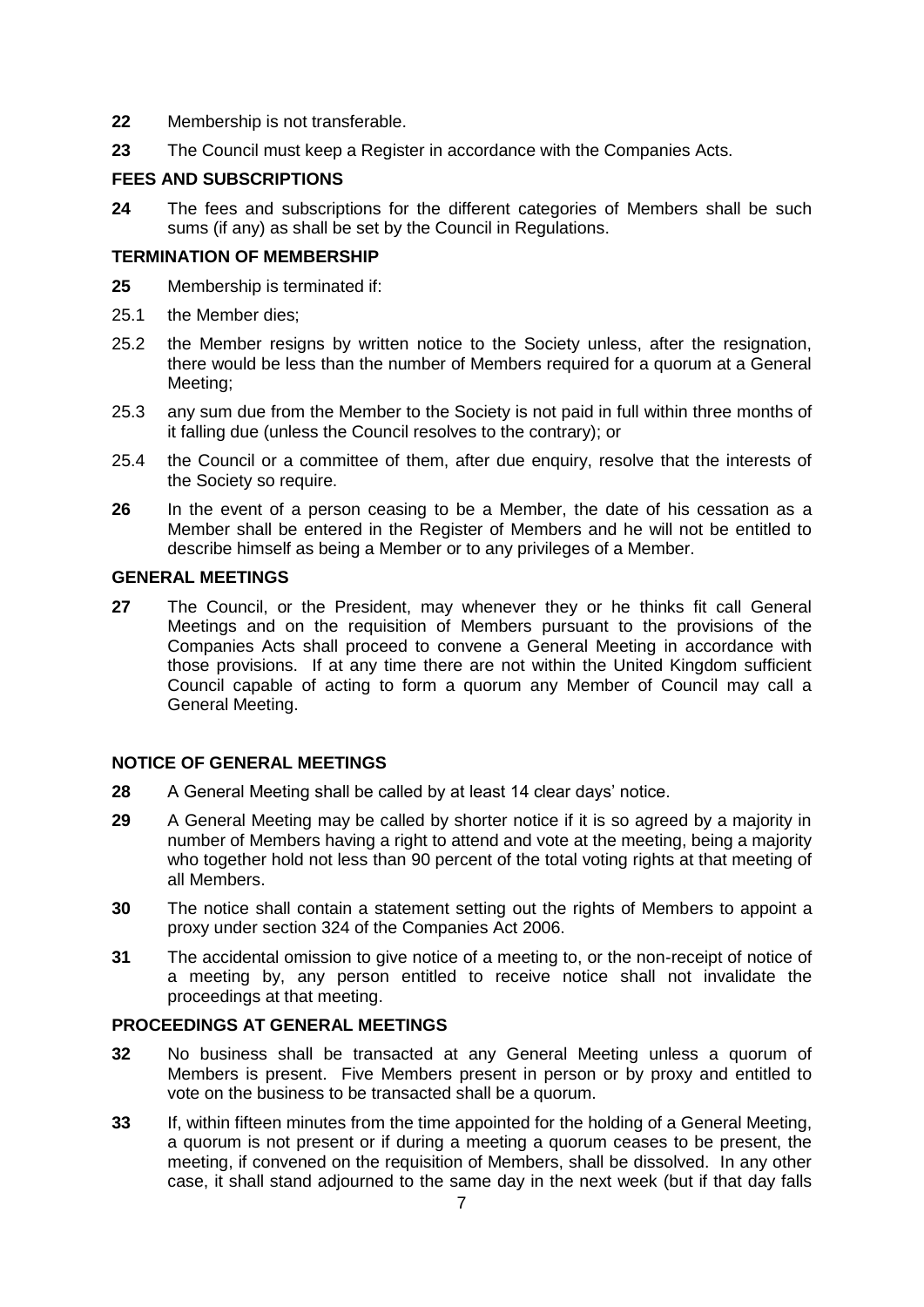on a bank or public holiday, the meeting will be held on the first business day (excluding Saturdays and Sundays) after that holiday), at the same time and place, or to such day, time and place as the President, or the Council, shall appoint, and if at the adjourned meeting a quorum is not present within 15 minutes from the time appointed for holding the meeting, the Members present in person or by proxy shall be a quorum.

- **34** The President shall preside as chairman at every General Meeting of the Society or if he shall not be present within 15 minutes after the time appointed for holding the meeting, or shall be unwilling to preside, the Vice-President (if any) shall, if present and willing to act, preside as chairman failing which the Members present shall elect one of their number to be chairman of that meeting.
- **35** The chairman of any General Meeting may with the consent of any meeting at which a quorum is present (and shall if so directed by the meeting) adjourn the meeting from time to time and from place to place but no business shall be transacted at any adjourned meeting other than business which might properly have been transacted at the meeting had the adjournment not taken place.
- **36** When a General Meeting is adjourned for 14 days or more, at least seven clear days' notice shall be given specifying the time and place of the adjourned meeting and the general nature of the business to be transacted. Otherwise, it shall not be necessary to give any such notice.
- **37** At any General Meeting, a resolution put to the vote of the meeting shall be decided on a show of hands unless before, or on the declaration of the result of, the show of hands a poll is demanded:
- 37.1 by the chairman of the meeting;
- 37.2 by at least two Members present in person or by proxy having the right to vote on the resolution; or
- 37.3 by a Member or Members present in person or by proxy representing not less than one tenth of the total voting rights of all the Members having the right to vote on the resolution.
- **38** Unless a poll is so demanded, a declaration by the chairman that a resolution has been carried, or carried unanimously, or by a particular majority, or lost, or not carried by a particular majority, and an entry to that effect in the minutes of the General Meeting shall be conclusive evidence of the fact without proof of the number or proportion of the votes recorded in favour of or against such resolution.
- **39** The demand for a poll may be withdrawn before the poll is taken, but only with the consent of the chairman. The withdrawal of a demand for a poll shall not invalidate the result of a show of hands declared before the demand for the poll was made.
- **40** A poll shall be taken as the chairman directs and he may appoint scrutineers (who need not be Members) and fix a time and place for declaring the result of the poll. The result of the poll shall be deemed to be the resolution of the General Meeting at which the poll is demanded.
- **41** No poll shall be demanded on the election of a chairman of a General Meeting or on a question of adjournment. A poll demanded on any other question shall be taken at such time and place as the chairman directs not being more than 30 days after the poll is demanded. The demand for a poll shall not prevent continuance of a General Meeting for the transaction of any business other than the question on which the poll is demanded. If a poll is demanded before the declaration of the result of a show of hands and the demand is duly withdrawn, the General Meeting shall continue as if the demand had not been made.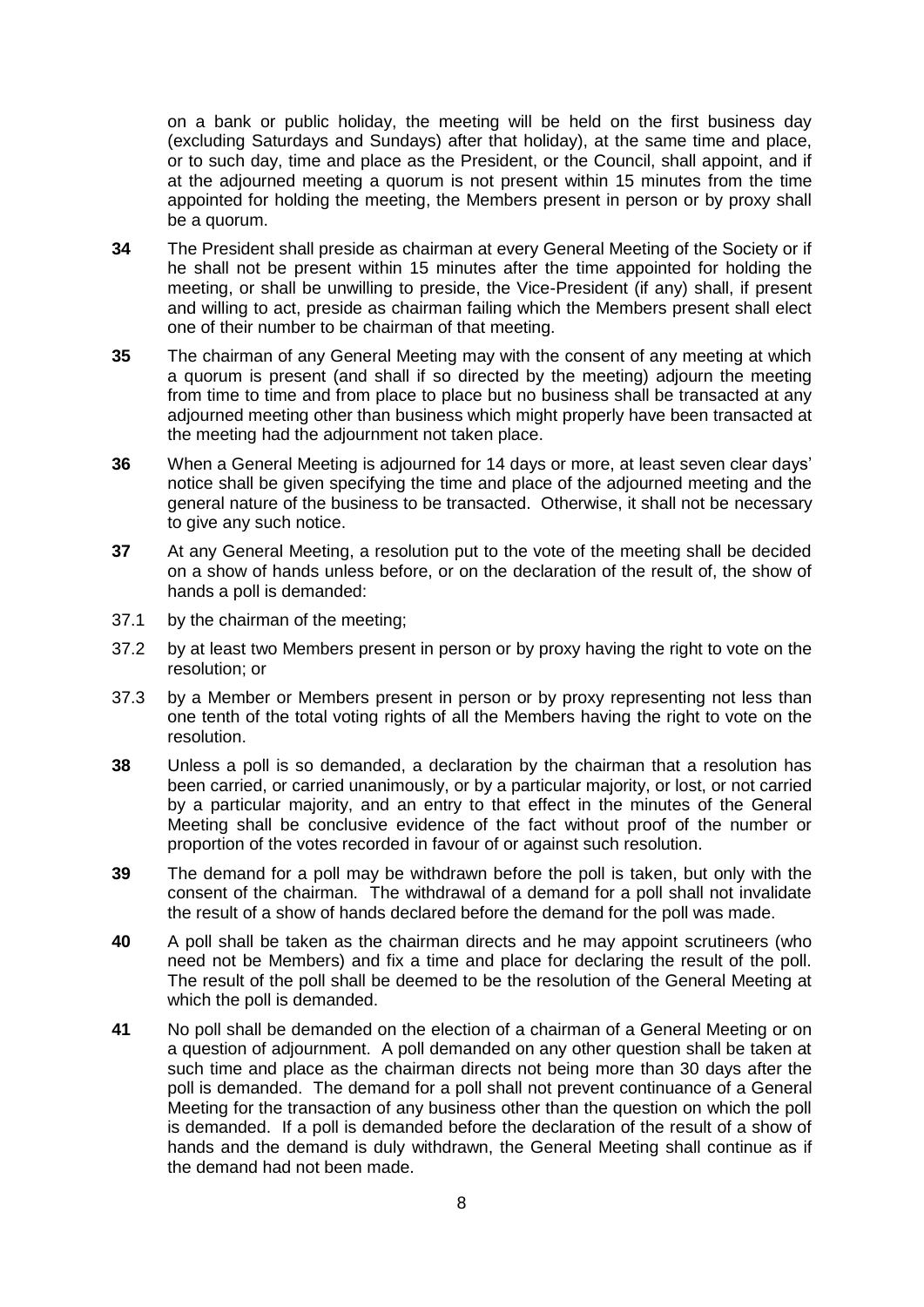- **42** No notice need be given of a poll not taken immediately if the time and place at which it is to be taken are announced at the meeting at which it is demanded. In other cases, at least seven clear days' notice shall be given specifying the time and place at which the poll is to be taken.
- **43** A proposed written resolution of the Members pursuant to the Companies Act 2006 lapses if it is not passed before the end of the period of 60 days beginning with its circulation date (as defined in the said Act).

## **VOTES OF MEMBERS**

- **44** Every Member shall have one vote (whether on a show of hands or on a poll) to be cast by the Member either personally or by proxy.
- **45** No objection shall be raised to the qualification of any voter except at the General Meeting or adjourned meeting at which the vote objected to is tendered and every vote not disallowed at the meeting shall be valid for all purposes. Any objection made in due time shall be referred to the chairman whose decision shall be final and conclusive.
- **46** Every Member shall be entitled to appoint another person as his proxy in accordance with the Companies Acts. A proxy does not need to be a Member.
- **47** Proxies may only be validly appointed by a notice in writing (a "**proxy notice**") which states the name and address of the Member appointing the proxy, identifies the person appointed as proxy and the General Meeting in relation to which he is appointed, is signed by or on behalf of the Member or authenticated in such manner as the Council may determine.
- **48** The Council may require proxy notices to be delivered in a particular form.
- **49** Proxy notices may specify how the proxy appointed under them is to vote (or to abstain from voting) on one or more resolutions.
- **50** Unless a proxy notice indicates otherwise, it must be treated as allowing the person appointed as proxy discretion as how to vote on any ancillary or procedural resolutions put to the meeting and appointing that person as a proxy in relation to any adjournment of the General Meeting to which it relates as well as the meeting itself.
- **51** The appointment of a proxy and any other authority under which it is executed may:
- 51.1 in the case of an instrument in writing be deposited at the Office or at such other place within the United Kingdom as is specified in the notice convening the meeting or in any instrument of proxy sent out by the Society in relation to the meeting not less than 48 hours before the time for holding the meeting or adjourned meeting at which the person named in the instrument proposes to vote; or
- 51.2 in the case of an appointment contained in a communication in electronic form, where an address has been specified for the purpose of receiving communications in electronic form:
	- 51.2.1 in the notice convening the meeting;
	- 51.2.2 in any instrument of proxy sent out by the Society in relation to the meeting; or
	- 51.2.3 in any invitation contained in a communication in electronic form to appoint a proxy issued by the Society in relation to the meeting,

it shall be received at such address not less than 48 hours before the time for holding the meeting or adjourned meeting at which the person named in the appointment proposes to vote;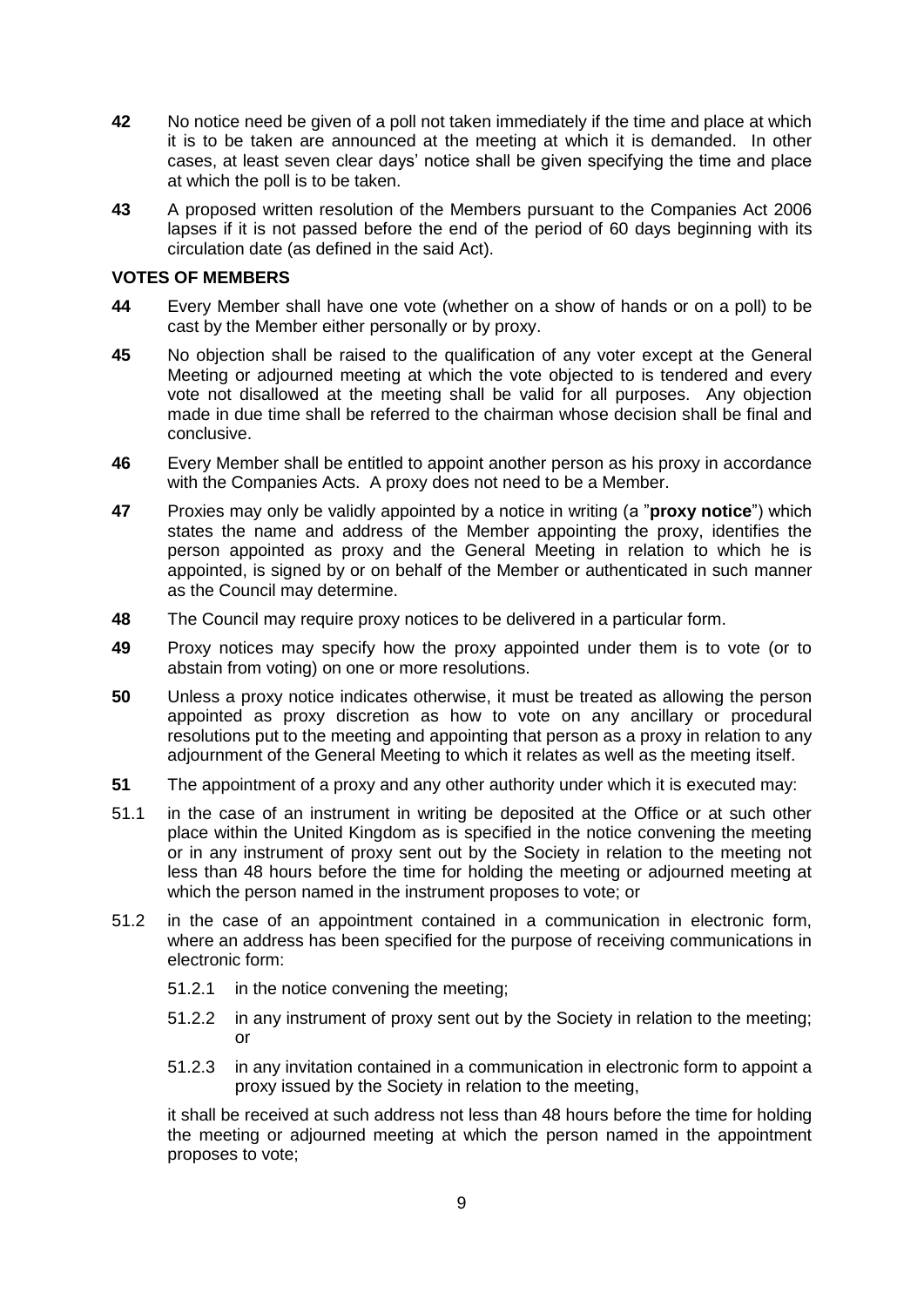- 51.3 in the case of a poll taken more than 48 hours after it is demanded, be deposited or received as aforesaid after the poll has been demanded and not less than 24 hours before the time appointed for the taking of the poll; or
- 51.4 where the poll is not taken forthwith but is taken not more than 48 hours after it was demanded, be delivered at the meeting at which the poll was demanded to the president of the meeting;

and an appointment of proxy which is not deposited, delivered or received in a manner so permitted shall be invalid.

In this Article, "**address**", in relation to communications in electronic form, includes any number or address used for the purposes of such communications.

In calculating the period mentioned in this Article no account shall be taken of any part of the day that is not a working day.

- **52** A Member who is entitled to attend, speak and vote at a General Meeting remains so entitled in respect of that meeting or any adjournment of it, even though a valid proxy notice has been delivered to the Society by or on behalf of that Member. If such a Member attends the General Meeting in person his proxy appointment shall be automatically terminated.
- **53** A notice revoking a proxy appointment only takes effect if it is delivered before the start of the meeting or adjourned meeting to which it relates.
- **54** An appointment under a proxy notice may be revoked by delivering the Society a notice given by or on behalf of the person by whom or on whose behalf the proxy notice was given.
- **55** If a proxy notice is not executed by the person appointing the proxy, it must be accompanied by written evidence of the authority of the person who executed it to execute it on the appointor's behalf.

#### **THE COUNCIL**

- **56** A Member of Council must be a natural person aged 16 years or older and no one may be appointed a Member of Council if he or she would be disqualified from acting under the provisions of Article [70.](#page-10-0)
- <span id="page-9-1"></span>**57** The Council shall consist of the Honorary Officers and up to seven additional Members of Council or Co-opted Members of Council.
- **58** The Council shall have power to appoint any person who is able and willing to do so to be an additional Member of Council subject to any maximum under Article [57](#page-9-1) not being exceeded.
- **59** The Council may from time to time appoint any Member to be a Member of the Council to fill a casual vacancy in the Members of Council. Any Members so appointed shall hold office only until the close of the next following Annual Main Meeting, but shall then be eligible for re-election.
- **60** A Member of Council (excluding the President, Vice-President and any Co-opted Members of Council) shall hold office for four years from the date of his appointment at the end of which he shall be eligible for re-appointment for one further term of four years but no such Member of Council shall be eligible for re-appointment until the expiration of one year after completing their second term of office.

#### **HONORARY OFFICERS**

<span id="page-9-0"></span>**61** The Honorary Officers of the Society shall be a President, a Vice-President, a Treasurer, four Section Chairs and a Publications Officer.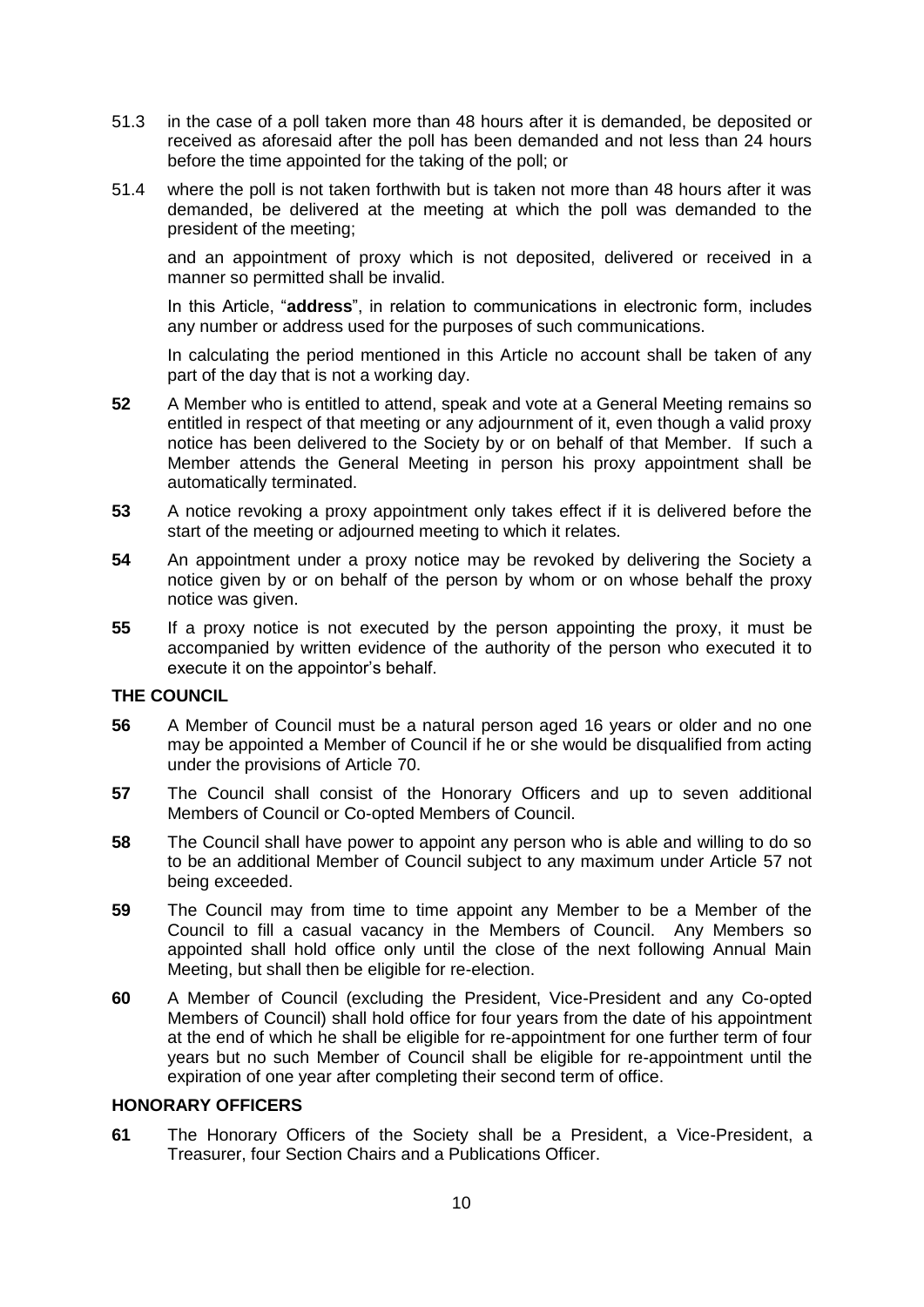- **62** The President and Vice-President shall be appointed by the Council and the other Honorary Officers shall be appointed at the Annual Main Meeting. No person who is not a Member shall be eligible for appointment or election as an Honorary Officer.
- **63** The President and Vice-President shall be appointed for a term of two years. At the end of their term of office, no President or Vice-President shall be eligible for reappointment as President or Vice-President respectively until the expiration of one year after completing their term of office.
- **64** The Treasurer, the Section Chairs and the Publications Officer shall be elected by the Members and shall take office from the close of the Annual Main Meeting.
- **65** The Council may from time to time appoint any Member to fill a casual vacancy among the Honorary Officers. Any Honorary Officer so appointed shall hold office only until the next Annual Main Meeting but shall be eligible for re-election.
- **66** The procedure for the nomination and election (which may include by postal or electronic ballot) of Honorary Officers and other Members of Council shall be defined in Regulations.
- **67** The Council shall have power to appoint persons as Co-opted Members of Council for such term of office as the Council shall determine and may remove such Coopted Members of Council at any time.
- **68** A person shall not be entitled to act as a Member of Council, whether on a first or any subsequent entry into office, until he has signed a declaration of acceptance and willingness to act in accordance with the Articles.

### **POWERS AND DUTIES OF THE COUNCIL**

**69** Subject to the provisions of the Companies Acts and the Articles, the business of the Society shall be managed by the Council who may exercise all the powers of the Society. No alteration of the Articles shall invalidate any prior act of the Council which would have been valid if that alteration had not been made. The powers given by this Article shall not be limited by any special power given to the Council by the Articles and a meeting of the Council at which a quorum is present may exercise all the powers exercisable by the Council.

#### **DISQUALIFICATION, REMOVAL AND RESIGNATION OF MEMBERS OF COUNCIL**

- <span id="page-10-0"></span>**70** The office of a Member of Council shall be vacated if:
- 70.1 (other than a Co-opted Member of Council) he ceases to be a Member;
- 70.2 he dies or becomes subject to a bankruptcy order or interim order or he makes any arrangement or composition with his creditors;
- 70.3 he is suffering from mental disorder and either is admitted to hospital in pursuance of an application for admission for treatment under any statute for the time being in force relating to mental disorder or an order is made in relation to his personal welfare or property and affairs under legislation relating to mental health or mental capacity;
- 70.4 by notice in writing to the Society he resigns his office (but only if the number of Members of Council necessary for a quorum at a Council meeting will remain in office when the notice of resignation is to take effect);
- 70.5 he is disqualified from acting as a trustee under any statute or ceases to hold office by virtue of any provision of the Companies Acts or is prohibited by law from holding office;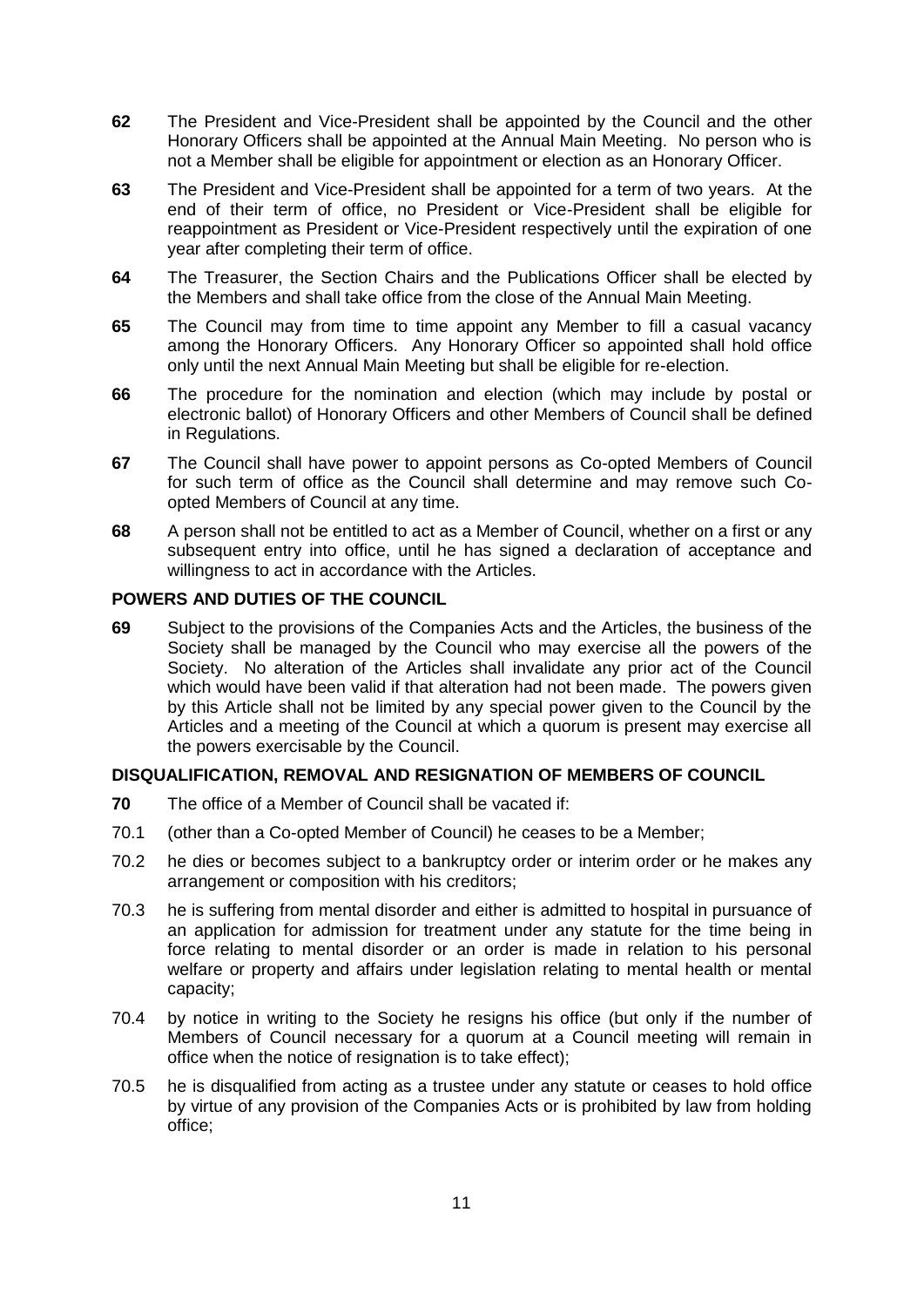- 70.6 he absents himself from the meetings of the Council during a continuous period of six months without special leave of absence from the Council and they pass a resolution that he has by reason of such absence vacated office;
- 70.7 he is removed from office by a resolution of the Members duly passed pursuant to section 168 of the Companies Act 2006; or
- 70.8 he is directly or indirectly interested in any proposed or actual transaction or arrangement with the Society and fails to declare the nature and extent of his interest as required by section 177 of the Companies Act 2006.

## **PROCEEDINGS OF THE COUNCIL**

- **71** Subject to the Articles, the Council may regulate their proceedings as they think fit.
- **72** Unless otherwise resolved by the Council, the Council shall meet at least two times each Year.
- **73** The President or Vice-President may, and on the request of two Members of Council shall, at any time call a meeting of the Council.
- **74** The quorum necessary for the transaction of business of the Council shall be eight Members of Council. Questions arising at any Council meeting shall be decided by a majority of votes. In the case of an equality of votes, the chairman of the meeting shall have a second or casting vote.
- **75** The President shall be entitled to preside as chairman at all meetings of the Council. If there shall be no President or if at any meeting he is unwilling to do so or is not present within fifteen minutes after the time appointed for holding the meeting, the Vice-President shall act as chairman of the meeting and if the Vice-President is unwilling to do so or is not present within fifteen minutes after the time appointed for holding the meeting, the Members of Council present shall choose one of their number to be chairman of the meeting.
- **76** Any of the Members of Council, or any committee of the Council, can take part in a Council meeting or committee meeting by way of a:
- 76.1 video conference or telephone or similar equipment designed to allow everybody to take part in the meeting; or
- 76.2 series of video conferences or conference telephone calls from the President.

Taking part in this way will be treated as being present at the meeting. A meeting which takes place by a series of video conferences or telephone calls from the President will be treated as taking place where the President is. Otherwise, meetings will be treated as taking place where the largest group of the participants are or, if there is no such group, where the president of the meeting is, unless the Council decide otherwise.

- **77** The Council for the time being may act notwithstanding any vacancy in their body but if and so long as their number is less than the number fixed as the quorum it shall be lawful for them to act for the purpose of filling up vacancies in their body or of calling a General Meeting but not for any other purpose.
- **78** All acts bona fide done by any meeting of the Council, or of any committee of the Council, or by any person acting as a Member of Council, shall notwithstanding it be afterwards discovered that there was some defect in the appointment of any such Member of Council, or person acting as aforesaid, or that they or any of them were disqualified from holding office, or had vacated office, or were not entitled to vote, be as valid as if every such person had been duly appointed and was qualified and had continued to be a Member of Council and had been entitled to vote.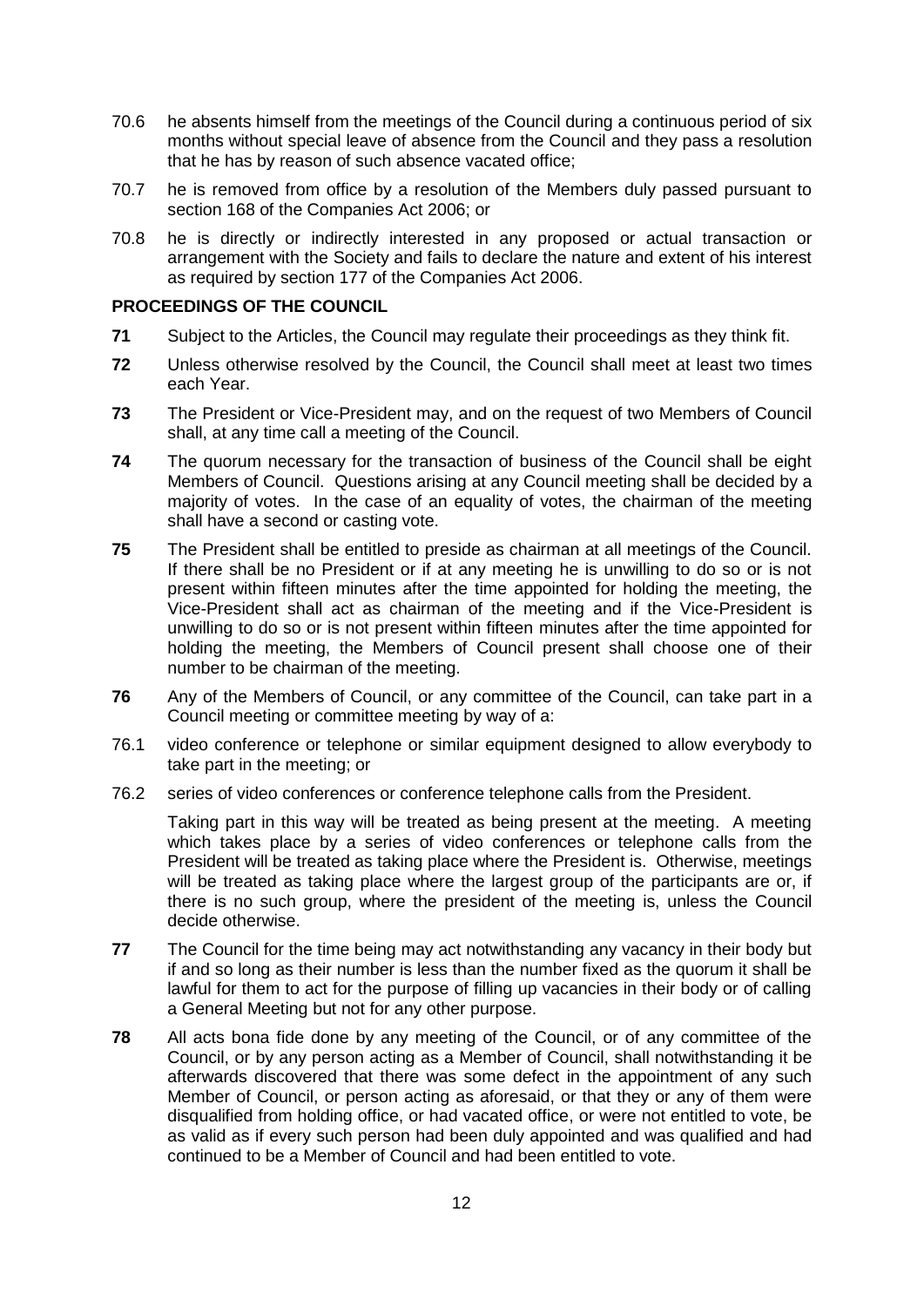**79** A resolution in writing signed or approved by all the Member of Council or all the members of any committee of the Council entitled to vote on the resolution shall be as valid and effectual as if it had been passed at a meeting of the Council or of such committee duly convened and held. The resolution may consist of more than one document in the same form each signed or approved by one or more persons.

## **DECLARATION OF MEMBERS OF COUNCIL INTERESTS**

**80** A Member of Council must declare the nature and extent of any interest, direct or indirect, which he has in a proposed transaction or arrangement with the Society or in any transaction or arrangement entered into by the Society which has not previously been declared. A Member of Council must absent himself from any discussions of the Council in which it is possible that a conflict will arise between his duty to act solely in the interests of the Society and any personal interest (including but not limited to any personal financial interest).

### **CONFLICTS OF INTEREST**

- **81** If a conflict of interests arises for a Member of Council because of a duty of loyalty owed to another organisation or person and the conflict is not authorised by virtue of any other provision in the Articles, the unconflicted Members of Council may authorise such a conflict of interests where the following conditions apply:
- 81.1 the conflicted Member of Council is absent from the part of the meeting at which there is discussion of any matter affecting that other organisation or person;
- 81.2 the conflicted Member of Council does not vote on any such matter and is not to be counted when considering whether a quorum of Members of Council is present at the meeting; and
- 81.3 the unconflicted Members of Council consider it is in the interests of the Society to authorise the conflict of interests in the circumstances applying.

In this Article, a conflict of interest arising because of a duty of loyalty owed to another organisation or person only refers to such a conflict which does not involve a benefit to a Member of Council (as defined in section 64(2B) Charities Act 1993).

#### **COMMITTEES**

- **82** The Council may appoint one or more committees consisting of three or more individuals appointed by them at least one of whom must be a Member of Council for the purpose of making any inquiry or supervising or performing any function or duty which in the opinion of the Council would be more conveniently undertaken or carried out by a committee, provided that all acts and proceedings of any such committees shall be fully and promptly reported to the Council.
- **83** Any committee of the Council may meet together for the dispatch of business, adjourn and otherwise regulate their meetings as they think fit and determine the quorum necessary for the transaction of business provided always that the quorum shall never be less than three members of the body concerned.
- **84** A Committee may co-opt persons to be members of such committee, subject to such persons and the terms of their co-option being first approved by the Council, and may remove such persons. The Committee shall revoke any such appointment of a coopted person on the direction of the Council.

#### **MINUTES**

- **85** The Council must keep minutes of all:
- 85.1 Appointments of Members of Council and officers made by the Council;
- 85.2 Proceedings at General Meetings of the Society;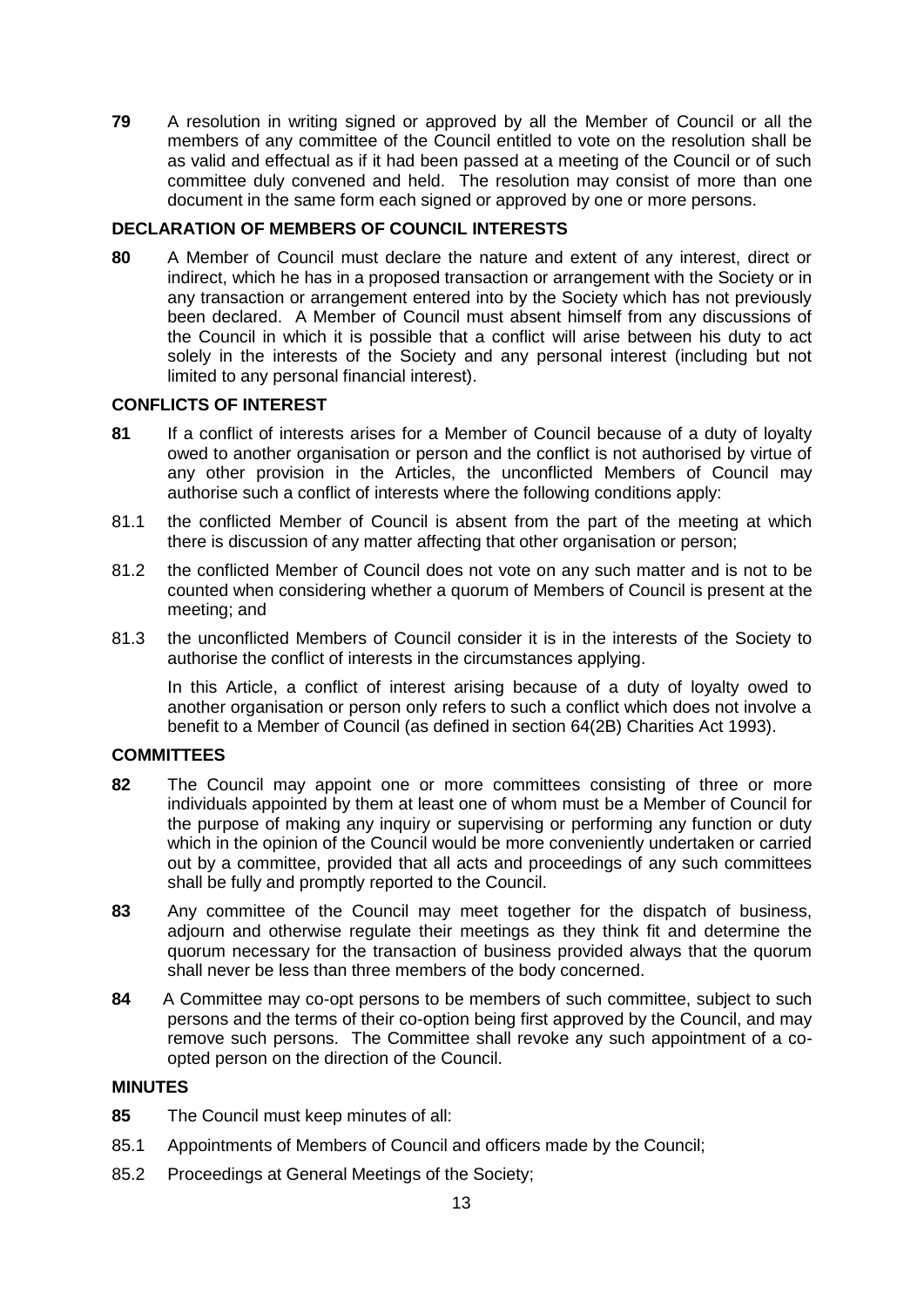- 85.3 Meetings of the Council and committees of the Council including;
	- 85.3.1 the names of the persons present at the meeting;
	- 85.3.2 the decisions made at the meetings; and
	- 85.3.3 where appropriate the reasons for the decisions.
- **86** Any minutes of any meeting, if purporting to be signed by the chairman of that meeting, or by the chairman of the next succeeding meeting, shall be sufficient evidence without further proof of the facts stated in such minutes.

#### **REGULATIONS**

- <span id="page-13-0"></span>**87** The Council may from time to time make such regulations as they may think fit and add to, repeal or vary any such regulations. All regulations so made and for the time being in force shall be binding on all Members and the Council shall adopt such means as they think fit to bring such regulations to the notice of Members. Regulations may concern the following subjects:
- 87.1 the procedure at General Meetings and meetings of the Council and its committees insofar as such procedure is not regulated by the Articles;
- 87.2 any other subjects which the Articles provide may be covered by Regulations; and
- 87.3 generally all such matters as are commonly the subject of company rules or bye-laws PROVIDED that no regulation shall contravene any of the provisions of the Articles or the Companies Acts.

## **ACCOUNTS**

**88** The Council shall comply with the requirements of the Companies Acts as to keeping accounting records, the audit or examination of annual accounts and the preparation and submission to the Registrar of Companies and the Charity Commission of annual accounts.

### **ANNUAL REPORT**

**89** The Council shall comply with their obligations under the Charities Acts 1993 and 2006 with regard to the preparation of any annual report and its transmission to the Charity Commission.

#### **ANNUAL RETURN**

**90** The Council shall comply with their obligations under the Charities Acts 1993 and 2006 with regard to the preparation of any annual return and its transmission to the Charity Commission.

## **NOTICES**

- **91** Any notice to be given to or by any person pursuant to the Articles (other than a notice calling a meeting of the Council or of any of its committees) shall be in writing to the Address for the time being notified for that purpose to the person giving the notice.
- **92** The Society may give any notice to a Member either personally or by sending it by post in a prepaid envelope addressed to the Member at his Address or by leaving it at that Address or by giving it in electronic form to an Address for the time being notified to the Society by the Member.
- **93** Proof that an envelope containing a notice was properly addressed, prepaid and posted shall be conclusive evidence that the notice was given. Proof that a notice contained in an electronic form was sent shall be conclusive where the Society can show that it was properly addressed and sent in accordance with section 1147 Companies Act 2006. A notice shall be deemed to be given at the expiration of 48